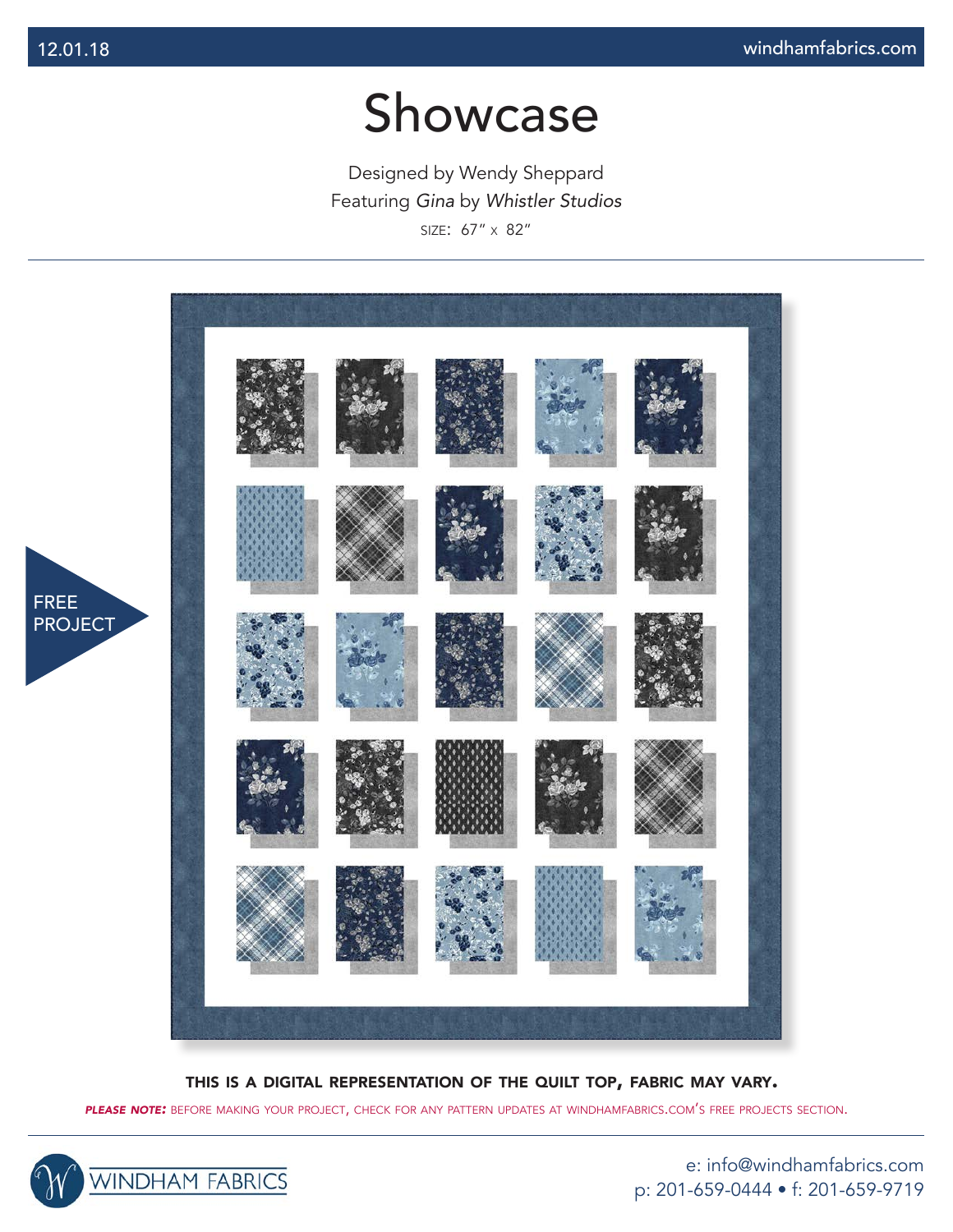

Cutting Notes: *It is very important to mark and store your cutting pieces according to the block they have been assigned to, as this will make it much easier when you start piecing. Be sure to read the entire pattern before you begin.*

| <b>KEY</b>   | <b>FABRIC</b> | <b>SKU</b>                               | <b>YD</b>    | <b>CUTTING INSTRUCTIONS</b>                                                                                                                                                                                                                                                                                                                                                                                              |
|--------------|---------------|------------------------------------------|--------------|--------------------------------------------------------------------------------------------------------------------------------------------------------------------------------------------------------------------------------------------------------------------------------------------------------------------------------------------------------------------------------------------------------------------------|
| $\mathsf{A}$ |               | 35370S-1 White                           | $\mathbf{2}$ | <b>PIECED BLOCKS:</b><br>(2) 2" x WOF strips.<br>Subcut (25) 2" squares.<br><b>SASHING RECTANGLES:</b><br>(7) 2-1/2" x WOF strips.<br>Subcut (20) 2-1/2" x 12-1/2" rectangles.<br><b>SASHING STRIPS:</b><br>(6) 2-1/2" x WOF strips. Piece strips and subcut<br>(4) 2-1/2" x 53-1/2" strips.<br><b>INNER BORDER:</b><br>(7) 4" x WOF strips. Piece strips and subcut<br>(2) 4" x 60" strips and (2) 4" x 68-1/2" strips. |
| B            |               | 50922-1 Denim                            |              |                                                                                                                                                                                                                                                                                                                                                                                                                          |
| C            |               | 50922-2 Black                            |              |                                                                                                                                                                                                                                                                                                                                                                                                                          |
| D            |               | 50922-3 Chambray                         |              | FOR EACH FABRIC MAKE:                                                                                                                                                                                                                                                                                                                                                                                                    |
| E            |               | 50923-1 Denim                            | 1/4<br>each  | <b>PIECED BLOCKS:</b><br>$(1)$ 8" x WOF strip.                                                                                                                                                                                                                                                                                                                                                                           |
| F            |               | 50923-2 Black                            |              | Subcut (3) 8" x 11" rectangles.<br>(Only subcut (1) 8" x 11" rectangle for Fabric H)                                                                                                                                                                                                                                                                                                                                     |
| G            |               | 50923-3 Chambray                         |              |                                                                                                                                                                                                                                                                                                                                                                                                                          |
| н            |               | 50925-2 Black                            |              |                                                                                                                                                                                                                                                                                                                                                                                                                          |
|              |               | 50924-2 Black                            |              | FOR EACH FABRIC MAKE:                                                                                                                                                                                                                                                                                                                                                                                                    |
| J            |               | 50924-4 Washed                           | 1/4<br>each  | PIECED BLOCKS:<br>$(1)$ 8" x WOF strip.<br>Subcut (2) 8" x 11" rectangles.                                                                                                                                                                                                                                                                                                                                               |
| K            |               | 50925-3 Chambray                         |              |                                                                                                                                                                                                                                                                                                                                                                                                                          |
| L            |               | 50926-1 Denim<br><b>INCLUDES BINDING</b> | 5/8          | <b>BINDING:</b><br>(8) 2-1/4" x WOF strips. Piece strips to form a continuous<br>binding strip.                                                                                                                                                                                                                                                                                                                          |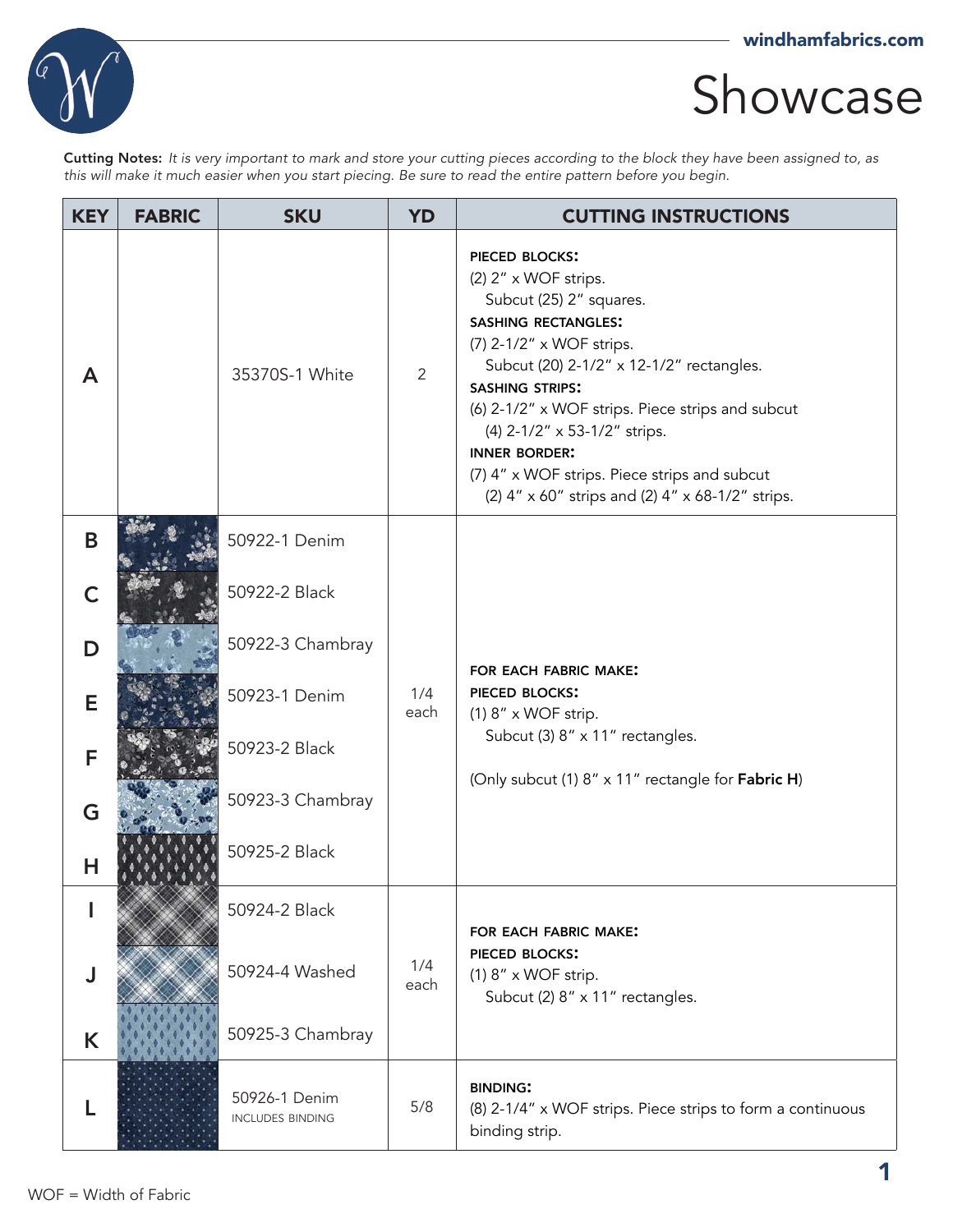

| <b>KEY</b> | <b>FABRIC</b> | <b>SKU</b>     | <b>YD</b> | <b>CUTTING INSTRUCTIONS</b>                                                                                                  |
|------------|---------------|----------------|-----------|------------------------------------------------------------------------------------------------------------------------------|
| M          |               | 50927-4 Washed | 1         | <b>OUTER BORDER:</b><br>(7) 4" x WOF strips. Piece strips and subcut<br>(2) 4" x 67-1/2" strips and (2) 4" x 75-1/2" strips. |
| N          |               | 50927-5 Grey   | 7/8       | PIECED BLOCKS:<br>$(12)$ 2" x WOF strip.<br>Subcut (50) 2" x 9-1/2" rectangles.                                              |
|            |               | Backing        | $5 - 3/8$ | 75" x 90" piece of batting.                                                                                                  |

#### Constructing Pieced Blocks

1. Sew together (1) 2" A square and (1) 2" x 9-1/2" N rectangle, and add to the right side of (1) 8" x 11" <print> rectangle.



2. Sew together (1) 2" A square and (1) 2" x 9-1/2" N rectangle, and add to the bottom of the sewn unit made in step 1 to complete (1) block.



- 3. Make a total number of blocks in the following fabrics:
- (3) Blocks: B, C, D, E, F, G
- (2) Blocks: I, J, K
- (1) Block: H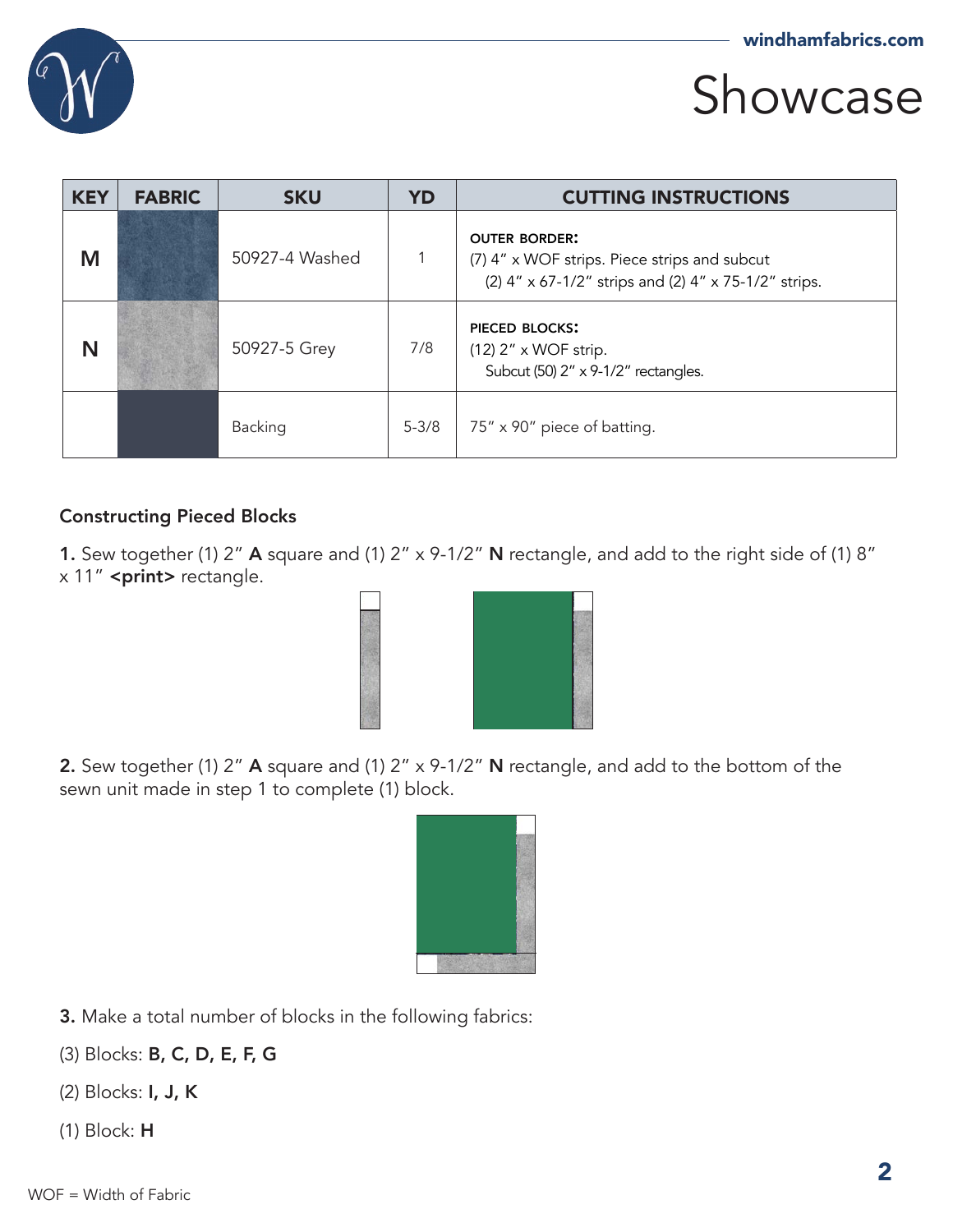

#### Quilt Center Assembly

4. Pieced rows. Arrange and sew together (5) pieced blocks and (4) 2-1/2" x 12-1/2" A sashing rectangles to make a pieced row.

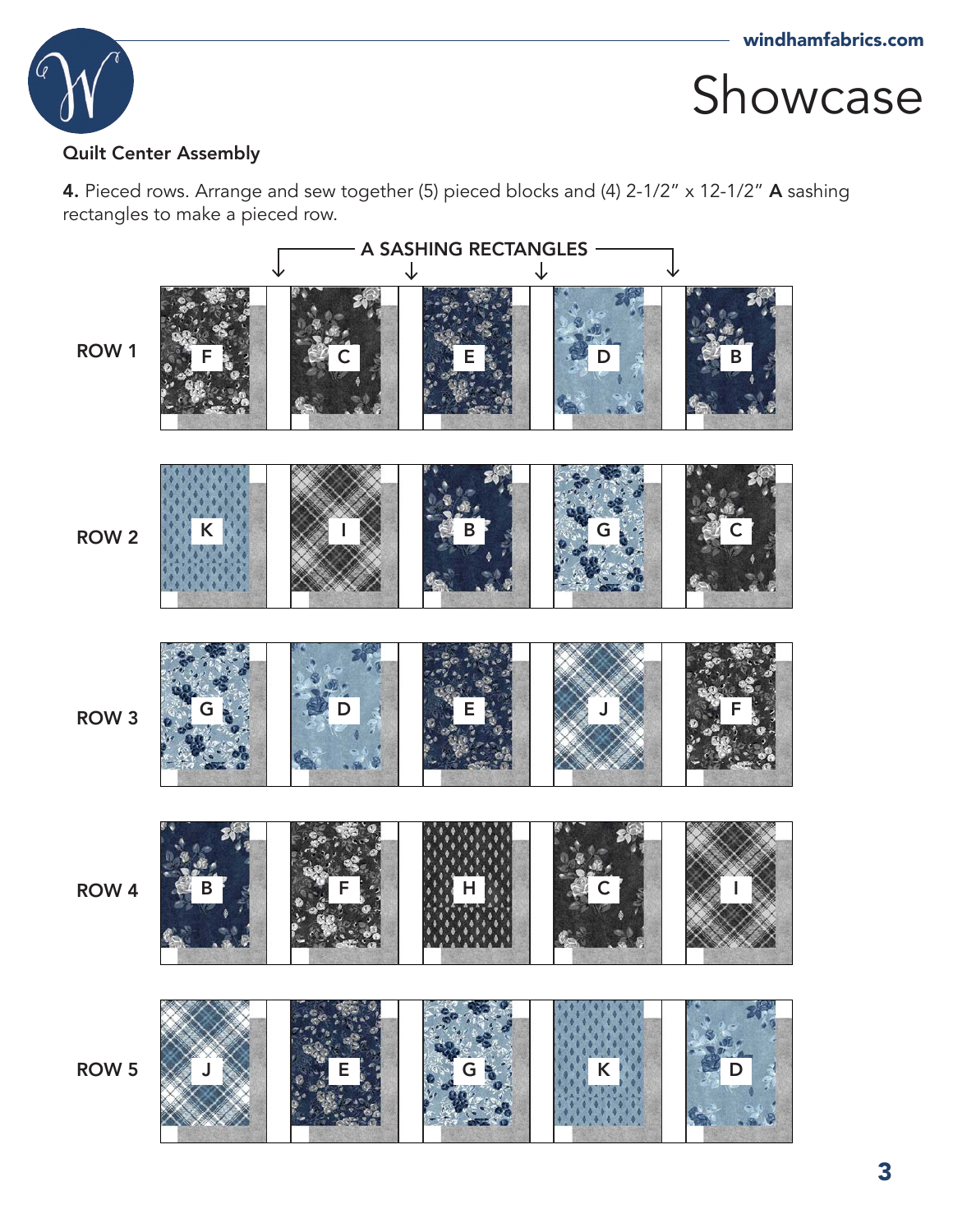

5. Sew together pieced rows and (4) 2-1/2" x 53-1/2" A sashing strips to complete quilt center.



#### Quilt Top Assembly

6. *Inner border.* Sew (2) 4" x 68-1/2" A strips to the left and right sides of quilt center, followed by (2) 4" x 60-1/2" A strips to the top and bottom of quilt center.

7. *Outer border.* Sew (2) 4" x 75-1/2" M strips to the left and right sides of quilt center, followed by (2) 4" x 67-1/2" M strips to the top and bottom of quilt center to complete quilt top.